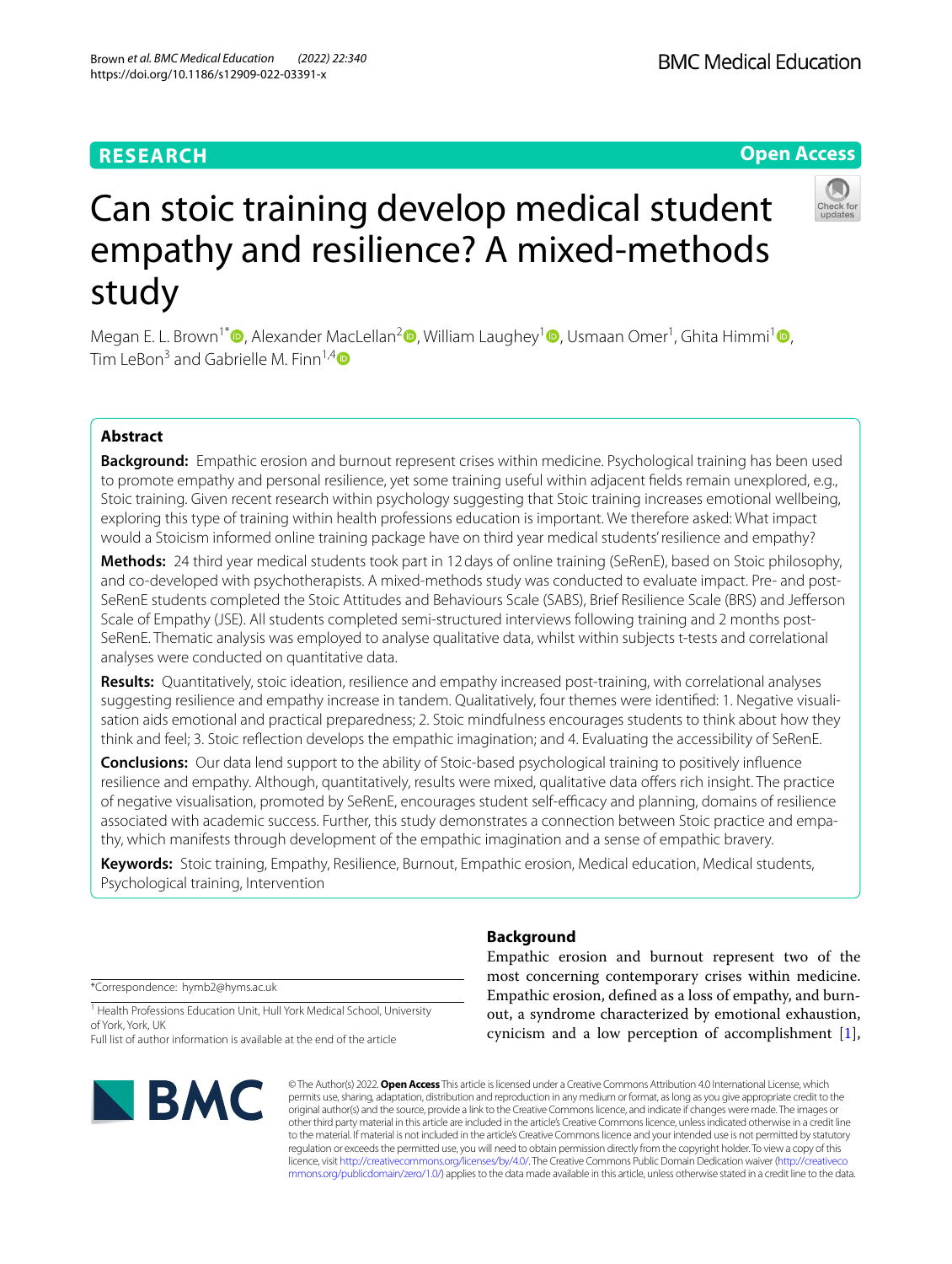are related - those exhibiting signs of burnout have less capacity to display empathy. Yet, training programmes which aim to cultivate empathy and personal resilience (a concept that protects against burnout) [\[2](#page-10-1)] are underdeveloped  $[3, 4]$  $[3, 4]$  $[3, 4]$ . There is an ongoing need for research into training within medical education that can combat rising levels of empathic erosion and burnout.

Empathy has been variously conceptualised within medical education, though scholars generally agree there are cognitive, afective and behavioural components to clinical empathy [[5\]](#page-10-4), and that empathy is important in improving health [[6\]](#page-10-5). Halpern defnes empathy as 'an experiential way of grasping another's emotional state', distinguishing empathy from medicine's long tradition of treating patients with an air of 'detached concern' [[7\]](#page-10-6). Though there is debate regarding whether empathy decreases during medical school, a recent review of studies measuring Western medical student empathy surmised that the overall trend is for empathy to decline [[8\]](#page-10-7).

Burnout, 'a state of mental and physical exhaustion related to work or care-giving activities' is prevalent amongst students and, worryingly, is associated with suicidal ideation [\[1](#page-10-0)]. It is increasingly recognised that, in order to combat medicine's burnout epidemic, both institutional-level and individual-level interventions are necessary [\[9](#page-10-8)]. Whilst institutional-level interventions commonly focus on improving working conditions, individual-level interventions most often focus on cultivating personal resilience amongst students and physicians. Both are important and work in complementary ways to address causes of burnout [[9\]](#page-10-8). Personal resilience can be defned as an 'emotional competence' which involves the cognitive processes of self-efficacy, planning, self-control, commitment, and perseverance  $[10-12]$  $[10-12]$  $[10-12]$ . It has been discussed as an essential skill for doctors which can help mitigate against burnout [\[10,](#page-10-9) [13](#page-10-11), [14\]](#page-10-12) and empathic erosion [\[15](#page-10-13), [16](#page-11-0)].

Yet, although the concepts of empathy and resilience are increasingly discussed, less is known regarding how curricula can most efectively encourage the development of these skills [\[3](#page-10-2), [4\]](#page-10-3). Psychological training has been used to promote empathy and personal resilience within medical education- perhaps the most notable has been the rise in mindfulness-based interventions [\[17](#page-11-1)]. Yet, some forms of psychological training that have proven of use in cultivating empathy and resilience in adjacent felds remain unexplored within medicine- Stoic training (psychological training based on Stoicism, a philosophy of personal ethics), for example. Stoic training difers from the psychological training currently utilised within medicine and could offer different or complementary benefts to approaches that are more commonly used, such as mindfulness. Recent research within psychology

suggests that Stoic training increases emotional wellbeing by decreasing worry and increasing participants' senses of self-efficacy  $[18]$  $[18]$ , which Bandura defines as a person's beliefs concerning how well they can execute a certain plan in prospective situations [\[19](#page-11-3)]. Stoic training has, to the authors' best knowledge, not been investigated within the context of medical education and offers an interesting interventional lens through which to study medical student empathy and resilience.

Stoic philosophy is widely misrepresented within medicine, portrayed as a negative 'stif upper lip' that promotes detachment, suppression of emotions, and acceptance of extreme hardship with no motivation to challenge injustices in the world [[20\]](#page-11-4). In actuality, Stoicism is an ancient Greek and Roman philosophy which offers a way to process the negative feelings one experiences whilst maintaining human connection [[21](#page-11-5)]. Further, although Stoic skills and practices advocate for the acceptance of things that one cannot control, Stoicism does not promote inactivity in the face of systemic injustice. Though it is not a political theory, Stoicism is an ethic that encourages practitioners of the philosophy to act virtuously and become better people- within contemporary society, this must involve consideration as to how to engage in activism  $[22]$  $[22]$  $[22]$ . There has been a renewed interest in Stoicism within popular culture [[23\]](#page-11-7)- the Modern Stoicism movement has been conducting pilot studies since 2012 providing promising, yet not fully empirically validated, fndings, regarding the association of Stoicism and Stoic training with well-being and resilience [[24](#page-11-8)[–26](#page-11-9)]. The Modern Stoicism movement has also been involved in developing Stoic Mindfulness and Resilience Training (SMRT), a comprehensive, intensive online Stoic skills training programme for the general public [\[27\]](#page-11-10). Stoic ideals underpin Cognitive Behavioural Therapy (CBT), though CBT has since evolved independently [\[28](#page-11-11)]. What is meant by psychological 'Stoic training' can differ between providers, but there are some Stoic practices foundational to the approach. These practices include: 1. Negative visualisation; 2. Stoic mindfulness; and 3. Stoic refection. For those unfamiliar, these practices are summarised in Table [1.](#page-2-0)

Research within psychology demonstrates that, as Stoic attitudes increase following engagement in the above practices, so do measures of emotional wellbeing and self-efficacy  $[18]$  $[18]$ . Given links between wellbeing and resilience  $[32]$  $[32]$ , and the fact that self-efficacy represents one domain of personal resilience [[10\]](#page-10-9), Stoicism's infuence on resilience could be presupposed [\[33](#page-11-13)] but has not been proven within medical education. Further investigation is needed to demonstrate whether Stoic training infuences resilience, and, if so, how. Regarding empathy, there is little empirical research connecting Stoic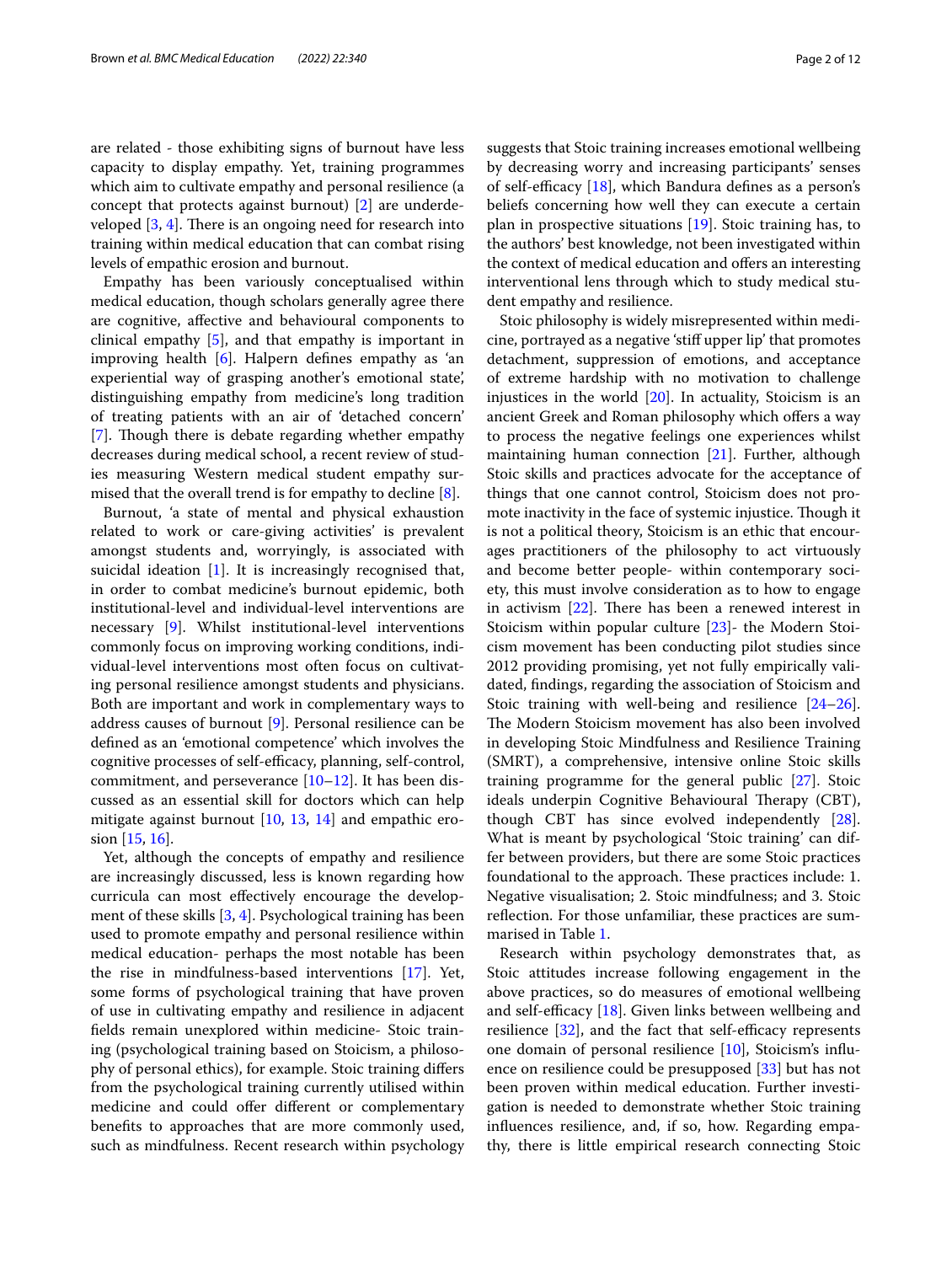### <span id="page-2-0"></span>**Table 1** Description of core Stoic practices

| <b>Stoic practice</b>  | <b>Description</b>                                                                                                                                                                                                                                                                                                                                                                                                                                                                                                                                                                                                                                                                                                                                                                                                                                                                                                                                                                                                                                                                                                      |
|------------------------|-------------------------------------------------------------------------------------------------------------------------------------------------------------------------------------------------------------------------------------------------------------------------------------------------------------------------------------------------------------------------------------------------------------------------------------------------------------------------------------------------------------------------------------------------------------------------------------------------------------------------------------------------------------------------------------------------------------------------------------------------------------------------------------------------------------------------------------------------------------------------------------------------------------------------------------------------------------------------------------------------------------------------------------------------------------------------------------------------------------------------|
| Negative visualisation | Negative visualisation is a psychological practice in which participants visualise the bad things that could happen to them for<br>example: what would happen if you were to lose your job, or if someone you cared about were to die? Negative visualisation as<br>a term was first introduced within Stoicism by William Irvine [29], with ancient philosophers referring to this practice instead as<br>'premeditatio malorum'[30]. This exercise may appear pessimistic, but it is a powerful tool for developing appreciation for the<br>things within your own life, and developing tangible plans for what you could do, were things to go wrong [29].                                                                                                                                                                                                                                                                                                                                                                                                                                                           |
| Stoic mindfulness      | Stoic mindfulness concerns reflection on one's own emotions and thoughts. Once this reflection fosters insight into an indi-<br>vidual's emotions and thought processes, individuals must actively remind themselves that emotions are projections of their<br>own judgments- people assign labels to what they feel and experience which classify things positively or negatively. There are<br>some things in life outside of our control-Stoicism advocates focusing your attention on only what you can control- often this<br>is our emotional response to what happens to us or around us. Reframing negative emotions and experiences by exercising<br>control over how you respond to what is happening can reduce rumination, catastrophising, pity and anger [30]. Stoic mindful-<br>ness differs from Eastern mindfulness-based practice- though both advocate careful reflection on one's own attention, Eastern<br>mindfulness attempts to root attention in the present moment, whereas Stoic mindfulness advocates for a focusing of attention<br>on judgments and actions that we can directly control. |
| Stoic reflection       | Stoic reflection is a type of daily reflection, where individuals look both forwards and backwards upon their day, rationally<br>reflecting upon what is practically achievable, how they may approach setbacks, and the highs and lows of the day [31].                                                                                                                                                                                                                                                                                                                                                                                                                                                                                                                                                                                                                                                                                                                                                                                                                                                                |

practice and empathy. There are interpretations of Stoicism which give short shrift to emotions and compassion that some scholars, such as Sherman, have argued is not representative of source texts [[34\]](#page-11-14). Sherman advocates for 'moderate Stoicism', drawing on the writings of Seneca and Marcus Aurelius to highlight the central role of compassion to Stoic practice. Moderate stoicism stresses that the cultivation of empathy is critical, given humans' innate connection to those around them [[34](#page-11-14)]. Respect for each other (and within this, empathy for suffering) is the cement of society, and empathy is a pro-social behaviour [[34\]](#page-11-14). Controlling one's emotions within Stoicism is not about suppressing emotions, a popular misconception [[35\]](#page-11-15), but ensuring they are appropriate, and that people do not become emotionally enmeshed with one another whilst empathising [[36\]](#page-11-16). However, despite such theorising, empirical exploration of the relationship between empathy and Stoic practice is wanting.

Given the relative dearth of research concerning interventions which facilitate empathy and personal resilience amongst medical students, and the unexplored possibility of Stoic training to assist in this plight, we asked: What is the impact of an online training package, based upon Stoic philosophy, on third year medical students' resilience and empathy, initially and longitudinally?

## **Methods**

### **Research approach**

We employed a mixed method design and adopted a multi-paradigmatic stance to design and analysis. Multiple paradigm research selects diferent paradigms for qualitative and quantitative study elements [[37](#page-11-17)]. We drew upon post-positivist epistemology and ontology for quantitative elements, and socio-constructivist ontology and interpretative epistemology for qualitative elements, in a 'complementary strengths' approach [\[37](#page-11-17)]. Within quantitative elements, we understand reality to be objective, but only ever imperfectly known due to the presence of human error- in regard to our study, we understand quantitative measurement of Stoic attitudes and behaviours, empathy and resilience to refect an imperfect measure of the relationship between students' experiences of the training package and the practice of empathy and resilience. Using a quantitative approach, we hope to say something generalisable about the relationships between the concepts of empathy, resilience and Stoic ideation. Within our qualitative arm, we understand empathy and resilience as personal, mental constructs, infuenced by subjective social experiences. We draw upon qualitative research to investigate students' subjective experiences of the training and explore the ways in which this education does, or could, support empathy and resilience. Within this research, mixed methods are important, as our qualitative fndings add depth and context to our quantitative results, which we anticipated would be limited in terms of sample size and power, given this was designed as a pilot study.

## **Online stoic training development**

We have termed the online training students were asked to complete following voluntary enrolment in the study "*SeRenE*"- *Stoic rEfection for ResiliENce and Empathy*.

The training was developed by members of this research team (MB,AM,WL,GF,TL) using a Stoic training package created for a previous research project concerning the impact of Stoic training in a group of participants at risk of anxiety and depression, which AM developed [[18\]](#page-11-2). We developed an additional exercise was developed to suit the purpose of this study as also interested in the cultivation of empathy (Exercise 3). Our combined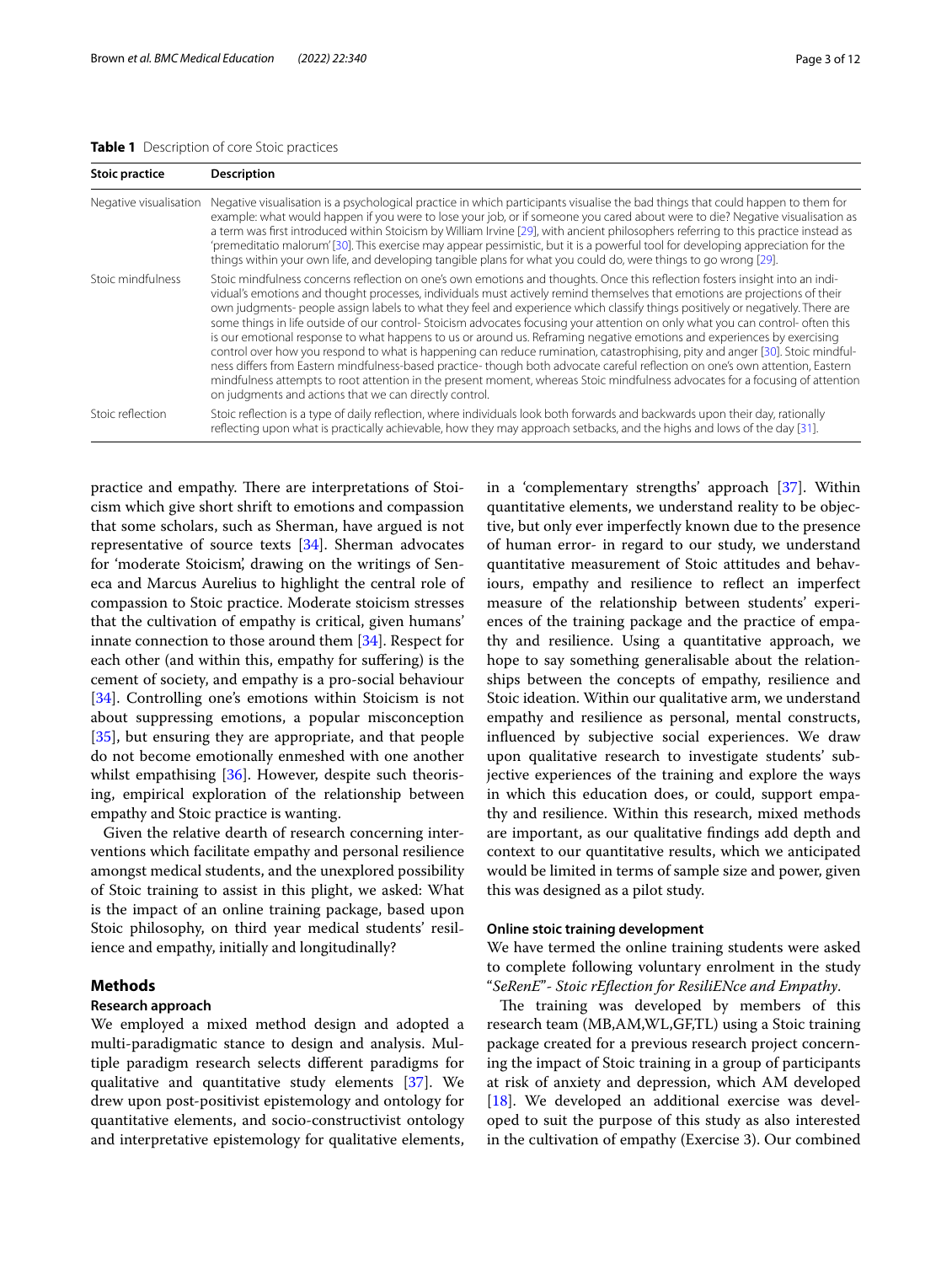expertise in psychotherapy (TL, AM), psychology (AM), and medical education (MB, WL, GF) meant we were well placed to develop such a training package. The developed training package was unique to this study, distinct from SMRT. Whereas SMRT lasts for 4weeks, our training took place over 12days. Further, SMRT includes exercises not included in SeRenE such as values clarifcation and worry postponement [[38](#page-11-21)], and SeRenE includes materials not covered by SMRT, particularly exercises aimed at developing empathy.

The training read as a guided reflective diary, practically pitched, but rooted in Stoic Philosophy. It was designed to take 15–20minutes each day for 12 consecutive days. An overview of SeRenE training is ofered (Table [2](#page-3-0)), with the package provided in full (Additional fle [1\)](#page-10-14).

#### **Participants**

As 'the devil is in the third year' regarding empathy loss amongst students [[39](#page-11-22)], we recruited third year medical students at the Hull York Medical School (HYMS) as a convenience sample by email in the academic year 2020–21 by email. We ofered participants a £20 Amazon voucher in recognition of the signifcant time they would spend completing training and follow up.

We recruited 25 students, with a final sample of 24 completing SeRenE. We sent participants links via institutional emails inviting them to complete a new day of SeRenE at the start of every working day, for 12days. SeRenE was hosted in EasyGenerator. It was deemed acceptable to miss a maximum of 2 days of SeRenE for data to be eligible for analysis, with three students doing so. On average, students spent 23minutes engaging with SeRenE daily.

All of our recruited participants were enrolled in SeRenE. We considered a control group of students, which would have allowed us to compare and contrast experiences, but unfortunately did not have the resources to also run and evaluate a control group. Future research should consider the use of a control group in the resource-planning phase of project design.

## **Impact of Covid‑19**

In March 2020, Covid-19 disrupted medical education. At HYMS, third years' clinical placements were suspended, following 6 months of full-time placement, and students shifted to online learning. Students commenced SeRenE from May 2020 onwards, thus completing training and interviews whilst clinical placements were suspended. Some students chose to volunteer to assist with the pandemic efort in clinical or non-clinical roles, but this was non-mandatory.

## **Ethics**

We obtained ethical approval from HYMS (approval number: 20 04). Once written, informed consent was obtained from participants, we enrolled them in SeRenE.

## **Quantitative data collection**

Prior to training, we asked participants to complete the Stoic Attitudes and Behaviours Scale 5.0 (SABS), Brief Resilience Scale (BRS) and Jeferson Scale of Empathy, student version (JSE-S). We requested participants complete these measures again post-training.

<span id="page-3-0"></span>**Table 2** Description of SeRenE training package exercises

| <b>Training exercise</b>                 | <b>Description</b>                                                                                                                                                                                                                                                                                                                                                                                                                                                                                                                                                                                                                |
|------------------------------------------|-----------------------------------------------------------------------------------------------------------------------------------------------------------------------------------------------------------------------------------------------------------------------------------------------------------------------------------------------------------------------------------------------------------------------------------------------------------------------------------------------------------------------------------------------------------------------------------------------------------------------------------|
| Exercise 1: Predicting Misfortune        | Promotes practice of negative visualisation. This exercise asked students to predict what they might find<br>difficult, challenging, or what could go wrong in the day ahead. It promoted planning for what could go<br>wrong and encouraged reflection as to how students might deal with negative turns of events.                                                                                                                                                                                                                                                                                                              |
| Exercise 2: Examining Judgments          | A core principle within this exercise is the assumption that we have a certain degree of control over the<br>way we feel, and that it is our interpretation of events around us that make them good or bad. This exercise<br>promotes the practice of Stoic mindfulness. Students were asked to note down some of their impressions<br>or judgments from the previous day, or the current day, and examine each of the judgments that have<br>made in turn that have led to the way they have interpreted events in their life.                                                                                                   |
| Exercise 3: Developing Empathic Reserves | This was an additional exercise developed to suit the purpose of this study as also interested in the cultiva-<br>tion of empathy. This exercise was developed in consultation with two qualified psychotherapists (AM and<br>TL). Exercise 3 was a more targeted and specific version of exercise 1. Students were asked to consider a<br>situation where they may need to offer empathy to a patient, think about what could go wrong and how<br>they could prepare for the possibility of such issues. We hoped this exercise would challenge students'<br>negative experiences of empathy and promote emotional preparedness. |
| Exercise 4: Evening Reflection           | The aim of this exercise was to promote Stoic reflection. Ideally, this exercise would be completed at the<br>end of the day, summing up the thoughts and actions of the day. The focus was on what had been unhelp-<br>ful, what was left undone that students wanted to do, and a list of things done well. We hoped this exercise<br>would promote honest appraisal of thoughts and actions and offer a chance to prepare for troublesome of<br>problematic ways of thinking the next day.                                                                                                                                     |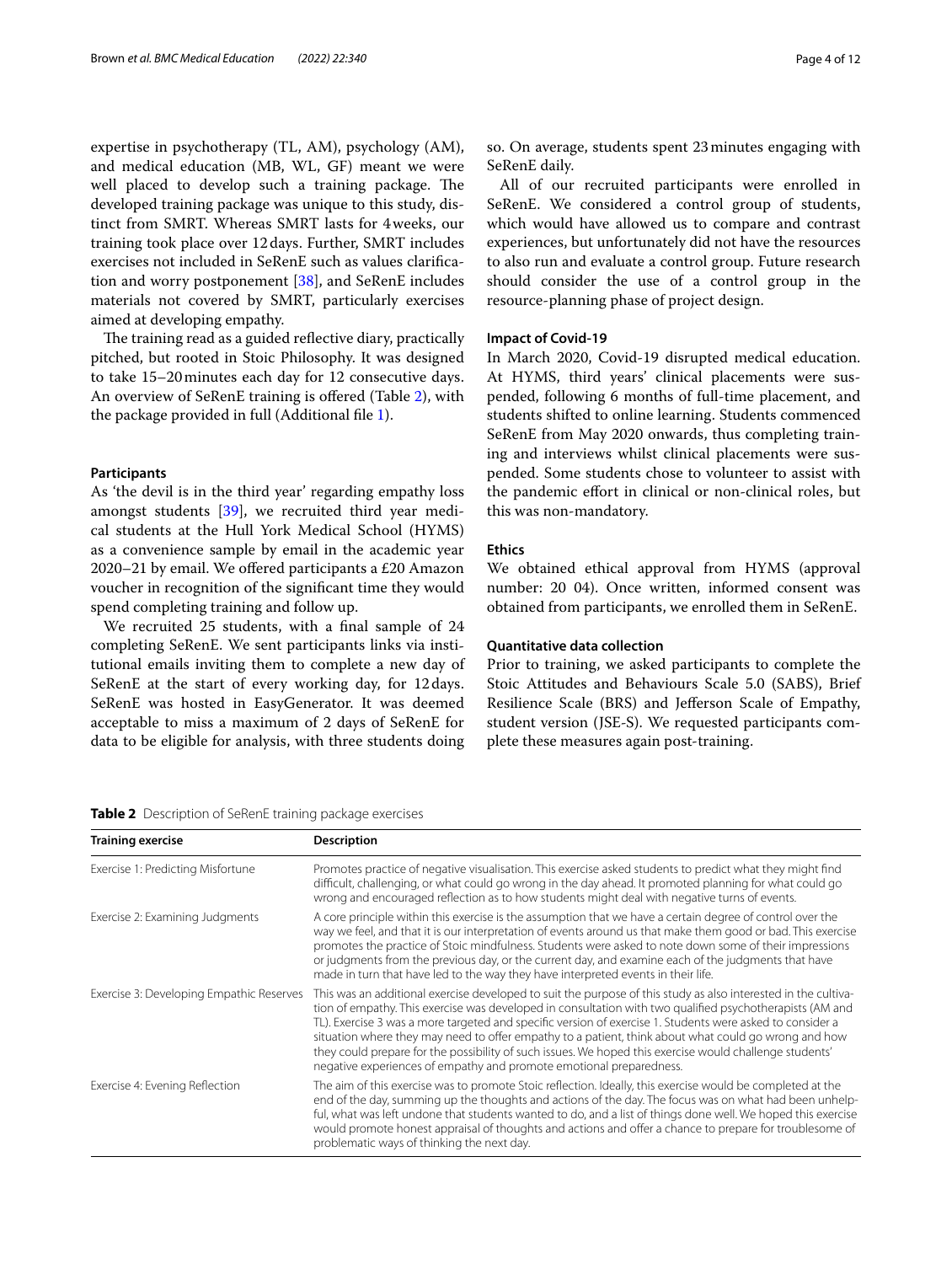The BRS presents as 5-point Likert type scale with 6 items and measures ability to bounce back after difficulty [[40\]](#page-11-23). In both the initial development of the scale [40] and subsequent cross-cultural validation studies (see [[41\]](#page-11-24) for a review) the BRS has displayed reliability and construct validity for measuring resilience as a unidimensional construct, namely the ability to bounce back. Possible scores range from 1 (which represents low self-rated resilience) to 5 (high self-rated resilience). Pre-training, the BRS achieved a Cronbach's alpha of 0.823, indicating a high level of internal consistency, and has been utilised in previous research involving medical students  $[42]$  $[42]$ . The JSE is well-used within healthcare trainees and presents as a 7-point Likert type scale with 20 items as a measure of self-reported levels of empathy. The JSE has displayed strong construct validity in measures of empathic concern, warmth and dutifulness and perspective taking [[43](#page-11-26)] as well as consistent signifcant associations between JSE scores and patient rated physician empathic communication [\[44](#page-11-27), [45](#page-11-28)]. An acceptable internal consistency was achieved pre-training, with a Cronbach's alpha of 0.724. The SABS presents as a 7-point Likert type scale with 60 items [[25\]](#page-11-29). Participants are asked to rate statements on a scale of Strongly Agree (7) to Strongly Disagree (1) [\[24](#page-11-8)]. SABS generates a score between 60 and 240, with higher scores indicating higher levels of Stoic ideation  $[25]$ . The SABS scale, whilst still nascent as a measure of Stoic ideation, demonstrated a high level of internal consistency with a pre-training Cronbach's alpha value of 0.867, and so was deemed appropriate for use.

#### **Qualitative data collection**

All 24 students also completed in-depth, semi-structured interviews via video-conferencing software immediately following training with either MB or WL concerning their experiences of the training package and thoughts regarding empathy and resilience. After 2 months, we (MB or WL) re-contacted participants for a follow-up virtual semi-structured interview concerning the impact of SeRenE. We considered longer term follow up but were constrained by delivering results on a grant timeline, and so selected 2 months as our point for longitudinal evaluation. All 24 students completed follow up interviews. Interview duration ranged from 21minutes to 58minutes. Semi-structured question stems are available (Additional fle [2](#page-10-15)). A professional transcriber transcribed interview audio verbatim and anonymised data for analysis.

### **Quantitative analysis**

We conducted statistical analyses on all self-report scales pre- and post-training using SPSS®. We conducted within subjects t-tests to assess self-report score change pre- to post-training and correlational analyses to assess the relationship between variable change.

#### **Qualitative analysis**

Four researchers (MB,WL, UO, GH) analysed all interview data inductively using Braun and Clarke's refexive approach to thematic analysis  $[46]$  $[46]$ . They followed six steps: 1. Familiarising self with data; 2. Generating initial codes; 3. Searching for themes 4. Reviewing themes; 5. Defning and naming themes; 6. Producing a report. All authors read and re-read study transcripts to familiarise themselves with the data. Descriptive initial coding was undertaken by UO and GH in NVivo, with MB and WL acting as second coders to deepen analysis. All four authors met to discuss initial coding, and a codebook was created and systematically applied to all data. The authors then met again to discuss early themes. MB reviewed all themes and refined the codes within each. Themes were named and defned following group discussion. MB created a narrative report and circulated this to the research team for discussion.

We theoretically situated study fndings by using background literature abductively to inform data analysis at the defning and naming themes stage. In this way, our thematic analysis was informed by 'sensitising concepts'  $[47, 48]$  $[47, 48]$  $[47, 48]$  $[47, 48]$  $[47, 48]$ . The sensitising concepts that informed analysis are the conceptualisations of empathy, resilience and Stoicism outlined within the conceptual framework of our introduction. This approach has been described by Varpio et al. as 'theory-informing inductive data analysis' [[49\]](#page-11-33).

We utilised reflexive journals to explore researcher assumptions and beliefs. MB, WL and GF have previously researched empathy within medicine, focusing largely on students' struggles. AM is a psychology PhD student, interested in Stoic training. TL is a psychotherapist who draws upon Stoic philosophy in practice. GH is a thirdyear medical student, a member of the community under study. UO is a medical education PhD student. Given the active roles MB, AM, WL and TL had in developing this training package, the authors critically refected on their experiences and assumptions, challenging positive interpretations in particular with the help of authors not involved in training design (GF,UO,GH).

#### **Results**

## **Demographics**

All 24 participants were third year medical students. Demographic data is available in Table [3.](#page-5-0)

#### **Quantitative analysis**

Means and standard deviations of self-report scores are presented in Table [4](#page-5-1). Paired-samples t-tests were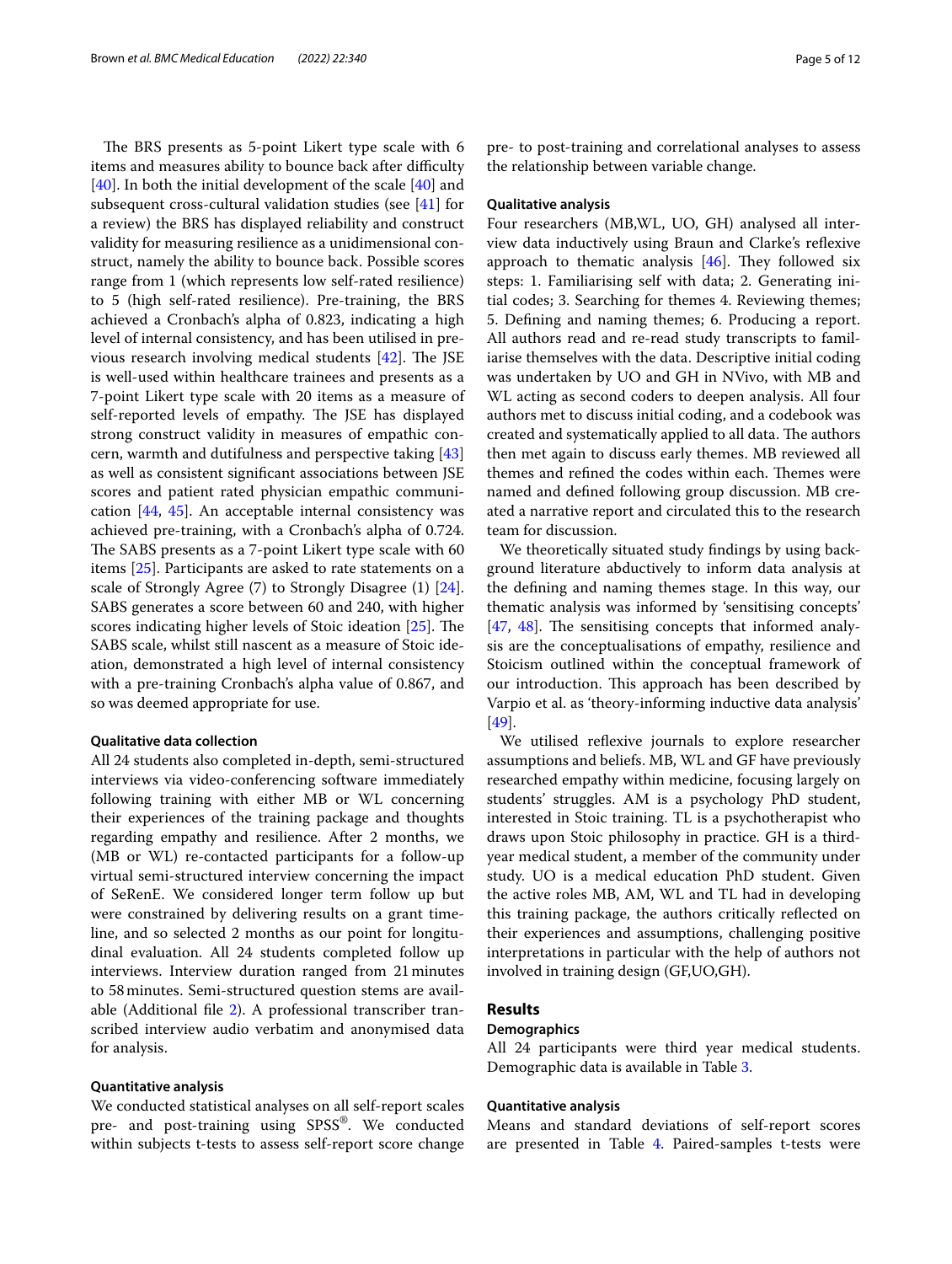## <span id="page-5-0"></span>**Table 3** Demographic data

| Age                      | Gender      | <b>Ethnicity</b>                                                                                                                                                                                | <b>Sexual orientation</b>                 |
|--------------------------|-------------|-------------------------------------------------------------------------------------------------------------------------------------------------------------------------------------------------|-------------------------------------------|
| Range: 20-27<br>Mean: 21 | F 15<br>M 9 | White British: 12<br>Chinese: 2<br>Any other mixed/multiple ethnic background: 3<br>Black British: 2<br>Any other white background: 2<br>Black African: 1<br>Asian British: 1<br>White Irish: 1 | Heterosexual: 19<br>Gay: 3<br>Bisexual: 2 |

<span id="page-5-1"></span>**Table 4** Means and standard deviations (in parentheses) for self-report measures pre-training, post-training and mean change in score

| <b>Measure</b> |                  | <b>Mean Score</b> | <b>Minimum Score</b> | <b>Maximum Score</b> |
|----------------|------------------|-------------------|----------------------|----------------------|
| Stoic Ideation | Pre-Training     | 277.77 (27.53)    | 227.00               | 343                  |
| (SABS)         | Post-Training    | 297.82 (33.56)    | 211.00               | 350                  |
|                | $\triangle$ SABS | 20.05 (31.25)     | $-51.00$             | 92.00                |
| Resilience     | Pre-Training     | 3.19(0.90)        | 1.83                 | 5.00                 |
| (BRS)          | Post-Training    | 3.63(0.84)        | 2.16                 | 5.00                 |
|                | $\triangle$ BRS  | 0.44(0.88)        | $-1.01$              | 2.40                 |
| <b>Empathy</b> | Pre-Training     | 99.46 (19.09)     | 67.00                | 128.00               |
| (JSE)          | Post-Training    | 122.46 (12.87)    | 92.00                | 138.00               |
|                | $\triangle$ JES  | 23.00 (23.24)     | $-18.00$             | 64.00                |

conducted to compare pre- to post-training scores on the self-report measures. Stoic ideation increased after training, t (21) = 3.009, *p*=0.007, d=0.641; as did Resilience, t (23) = 2.469,  $p = 0.021$ , d = 0.504; and Empathy, t (23) = 4.848,  $p < 0.001$ , d = 0.990. A post-hoc G\* Power Analysis [[50\]](#page-11-34) revealed a power of 0.905.

Correlational analyses of the change in self-report measures were conducted, fnding a signifcant positive correlation between BRS score change and JSE score change, r (24) = 0.480, *p*=0.018, 95% CI 0.071, 0.751], suggesting that as resilience increases so does empathy. There was no significant correlation between SABS score change and BRS score change r  $(22) = 0.282$ ,  $p = 0.204$ , 95% CI [−0.167,0.634]; or JSE score change, r (22) = 0.240, *p*=0.282, 95% CI [−0.208,0.605], suggesting no relationship between Stoic ideation change and resilience or empathy change. A post-hoc G\*Power Analysis [[50](#page-11-34)] revealed a power of 0.687.

#### **Qualitative analysis**

Analysis generated four themes: 1. Negative visualisation aids emotional and practical preparedness; 2. Stoic mindfulness encourages students to think about how they think and feel; 3. Stoic refection develops the empathic imagination; and 4. Accessibility of SeRenE.

Student quotes are labelled using participant and interview numbers.

## *Negative visualisation aids emotional and practical preparedness*

When discussing their experiences of SeRenE, students stressed the utility of the exercises which facilitated negative visualisation (Exercises 1 and 3). This sort of reflection helped students to consider what might go wrong in a variety of situations and, in doing so, they were able to generate contingency plans to deal with outcomes diferent than what they hoped or expected. This was an element of the training that had impact at 2months.

*"One of the questions was asking about what am I going to do, and what could go wrong and how would I deal with it. So I do plan now, and I do think about how to … what to do and how to restructure things when stuf can't happen at the right time or stuf like that." Student 15, Interview 2*

Thinking in this way improved student confidence in clinical situations, as the fear of something going wrong was lessened.

*"With the wards sometimes I feel anxious not know-*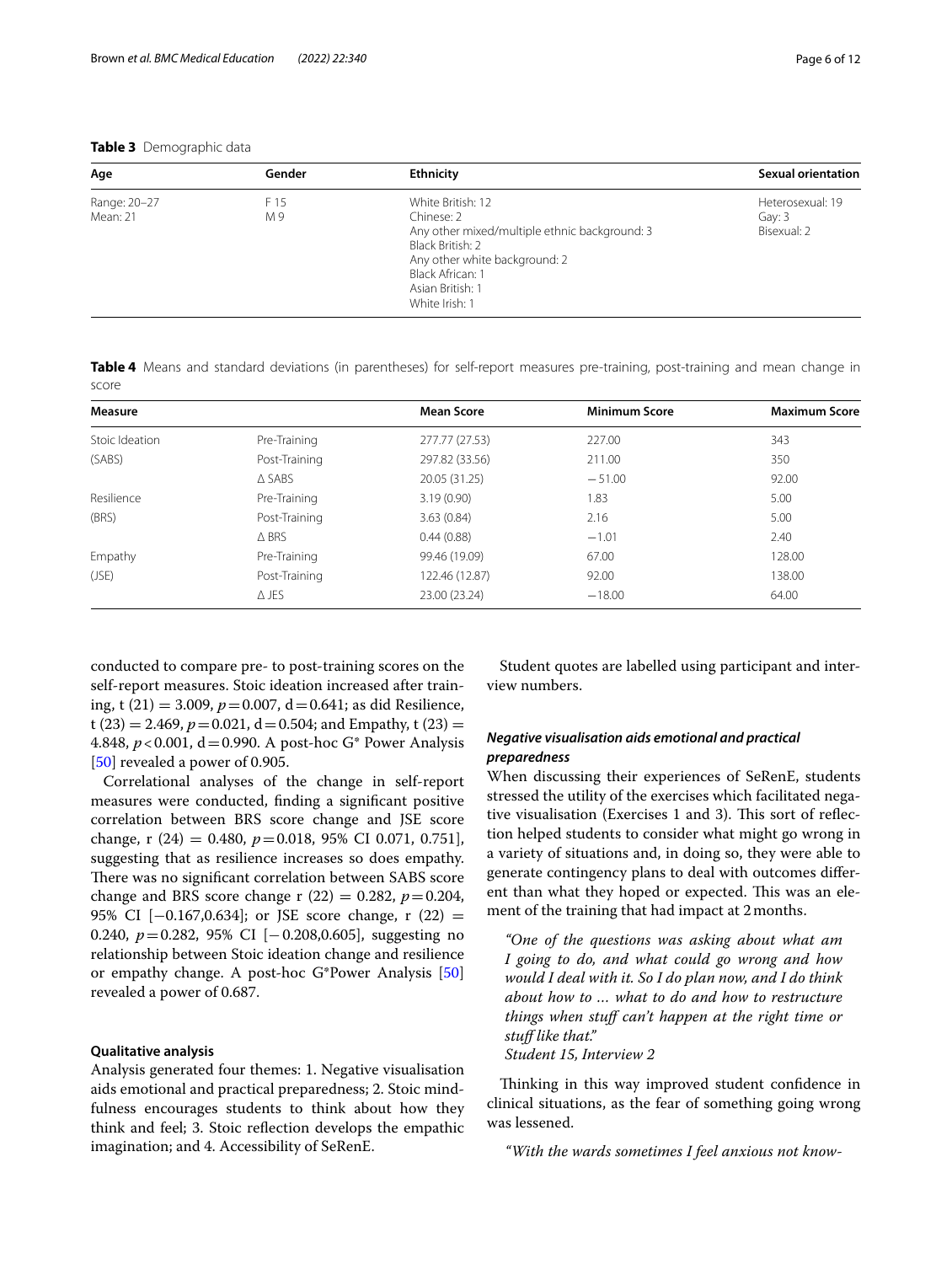*ing many people and still being quite new...but if I step back before I walk on and just sort of plan in my head what I want to do and what I would do if that doesn't work out, I feel less uncertain and also less worried about saying the wrong thing or doing the wrong thing. Tat sort of thought process gives me confdence."*

*Student 23, Interview 2*

Though some may assume that negative visualisation would promote pessimism, students felt such exercises decreased the chance of them catastrophising when things did go wrong. Further, students identifed negative visualisation as a more positive and proactive approach to refection than models of refection they had previously experienced. By thinking of, and orientating oneself to, solutions, students felt able to focus on problem-solving, as opposed to ruminating on what had happened.

*"I feel like it's allowed myself to sort of think about a more positive or benefcial way of things going … that's what I particularly liked about the whole process."*

*Student 12, Interview 1*

The emotional preparedness negative visualisation fostered was perceived by students as increasing personal resilience by reducing stress and promoting adaptability in the face of change.

*"It gives you more resilience because you can anticipate stuf going wrong. You can prepare yourself … and also give yourself some time to think about what's already happened," Student 16, Interview 1*

Additionally, students felt their productivity, both on and of the wards, increased as a result of practicing negative visualisation. In thinking about what could go wrong, students more readily had backup or contingency plans which acted as a sort of practical preparedness.

*"When I've been at work in the hospital if something has gone wrong, because I've already thought through what might happen to myself when I start out on that task, if something does happen then I can just change my approach and what I'm doing really quickly ... which is more efficient.*" *Student 22, Interview 2*

## *Stoic mindfulness encourages students to think about how they think and feel*

It was evident that engaging in a Stoic sort of mindfulness encouraged students to refect on their own emotions and responses to different situations. This was achieved, at least in part, by focusing attention on the present day, and what was happening around students in the 'daily refection' exercise.

*"I think it's helped because I've never had any exercises where I had to refect on my day and I think it's helped in terms of me sort of understanding my feelings and why I feel a certain way." Student 3, Interview 1*

Alongside an increased awareness of their own emotional state, SeRenE also facilitated consideration, within some students, of *how* they were thinking. In technical terms, Stoic mindfulness promoted metacognition.

*"I was quite surprised actually that it did make me think diferently. After a couple of days I did sort of … I was taking note more of my thought processes and my actions and how I was viewing things … I was like, "okay today I need to think in a certain way." So that … was a really positive thing … it's made me change the way I think about situations." Student 12, Interview 1*

Such metacognition helped some students to challenge what they thought, and several students voiced thinking diferently about situations that had previously made them angry or upset because of their engagement in SeRenE.

*"It's actually realising when you are having judgments, like actually recording throughout the day and then realising it's not a situation you can control, but you can control your responses. Tat was brilliant. Defnitely very useful." Student 19, Interview 1*

Other students voiced that an increased awareness of their emotional state, thought processes and achievements helped them to recognise when they were being overly pejorative with themselves and fostered a kindness towards themselves.

"The last section that was like ... what did you do *well, what didn't you do well, I think that was quite useful to sort of say, well I've done well today. I don't have to completely beat myself up about it, it's not all gone wrong". Student 7, Interview 1*

Some students admitted to continuing to use SeRenE training formally and within written refections 2months after the training was completed in their follow up interviews. For others, the changes in thought processes and practices were more subconscious.

*"Subconsciously I do refect more. I haven't done as*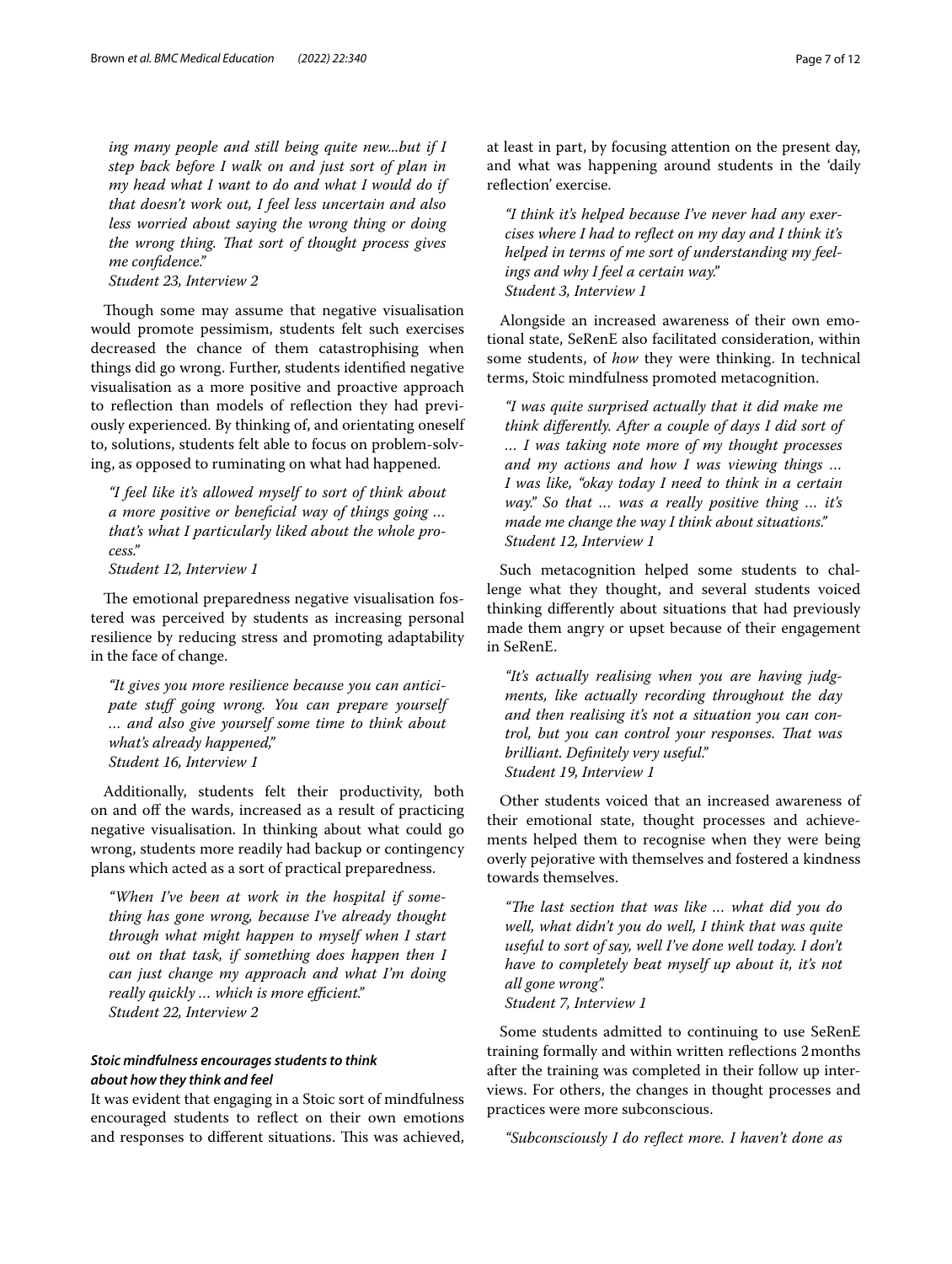*much formally like writing it down I did during the training but defnitely I catch myself more doing it at the end of the day right before bed." Student 3, Interview 2*

## *Stoic refection develops the empathic imagination*

Within SeRenE, exercises which promoted Stoic refection (exercises 3 and 4) promoted a more empathic approach to patients and clinical care. Students found that refecting on patient cases and what could go wrong helped them to consider the patient perspective.

*"It helped me look at things from the patient's point of view … I think it will help me understand patients a bit better as I now put myself in their shoes more." Student 3, Interview 1*

Considering why a situation involving empathy could escalate or derail helped students to consider patient context and, interestingly, socioeconomic determinants of health that may be at play within a consultation.

*"It has been interesting to think about what could go wrong because sometimes I'm thinking "Well, what's happening with this person at home?". Is there something going on in the home like a relationship breakdown or is someone they love sufering. And that thought process gives me more empathy for them, because you never really know how hard someone's life might be and how that might make them angry or lash out with behaviours like drug use." Student 24, Interview 2*

In addition, students felt more able to put themselves in their patient's shoes as a result of engaging in refection regarding empathy. This seemed borne of a sensitivity to students' own judgements and feelings- with this sensitivity came an appreciation for others' feelings and judgments, too.

*"Evaluating our own judgement and our own feelings towards things can be helpful to like remind us when we're in a clinical setting to take into account the kind of things that patients may be judging and feeling themselves. So in that case it helped with putting yourself in their kind of shoes." Student 2, Interview 1*

Some students felt able to mobilise these empathic insights to make changes to their practice …

*"Te patient scenario, it does make me think twice about what I say and do and what my body language is showing to the patient because that will defnitely infuence the consultation". Student 4, Interview 1*

… but for others, not knowing how to change their practice in regard to these new insights generated uncertainty. There were suggestions that SeRenE could be incorporated into communication skills training, where students could refect on these insights as a group and work with tutors to amass new skills for situations they had identifed as potentially troublesome.

*" … with the patient thing, the last question I think was how would you cope with what went wrong? I think maybe because of the way I think, I feel like I was giving the same answer every day … I would maybe need contact with mentors to get more practice on how I would better myself for the future if a similar consultation happened." Student 8, Interview 1*

## *Accessibility of SeRenE*

The final theme within our data concerns the accessibility of SeRenE - what worked in practice, and what did not. The training was felt to be easy to use.

*"It was really simple to use and easy log-in and it was really helpful to have the hints." Student 10, Interview 1*

The most commonly voiced difficulty in regard to the accessibility of SeRenE concerned exercise 2, 'Evaluating Judgments'. Several students misunderstood what was meant by the term 'judgments', taking it to instead mean 'judgmental', which hampered engagement.

*"I guess it's just the kind of person I am, but I don't usually judge people" Student 4, Interview 1*

Several students noted the utility of the examples provided on the frst day of training and would have liked to have been able to access these worked examples every day. For some students, particularly those who did not volunteer during Covid, patient cases were difficult to think of within exercise 3, and so additional examples to prompt refection were desired.

*"I found it difcult to think of a diferent clinical scenario each day … because we're not on clinical placement at the moment." Student 20, Interview 1*

There was discussion within students' follow up interviews regarding the necessary length of SeRenE, and the need for repetition over time. Whilst, generally, students felt the initial training was of appropriate length, there was disagreement regarding whether it would be benefcial to repeat training during an academic year and, if so, how frequently. What became apparent was that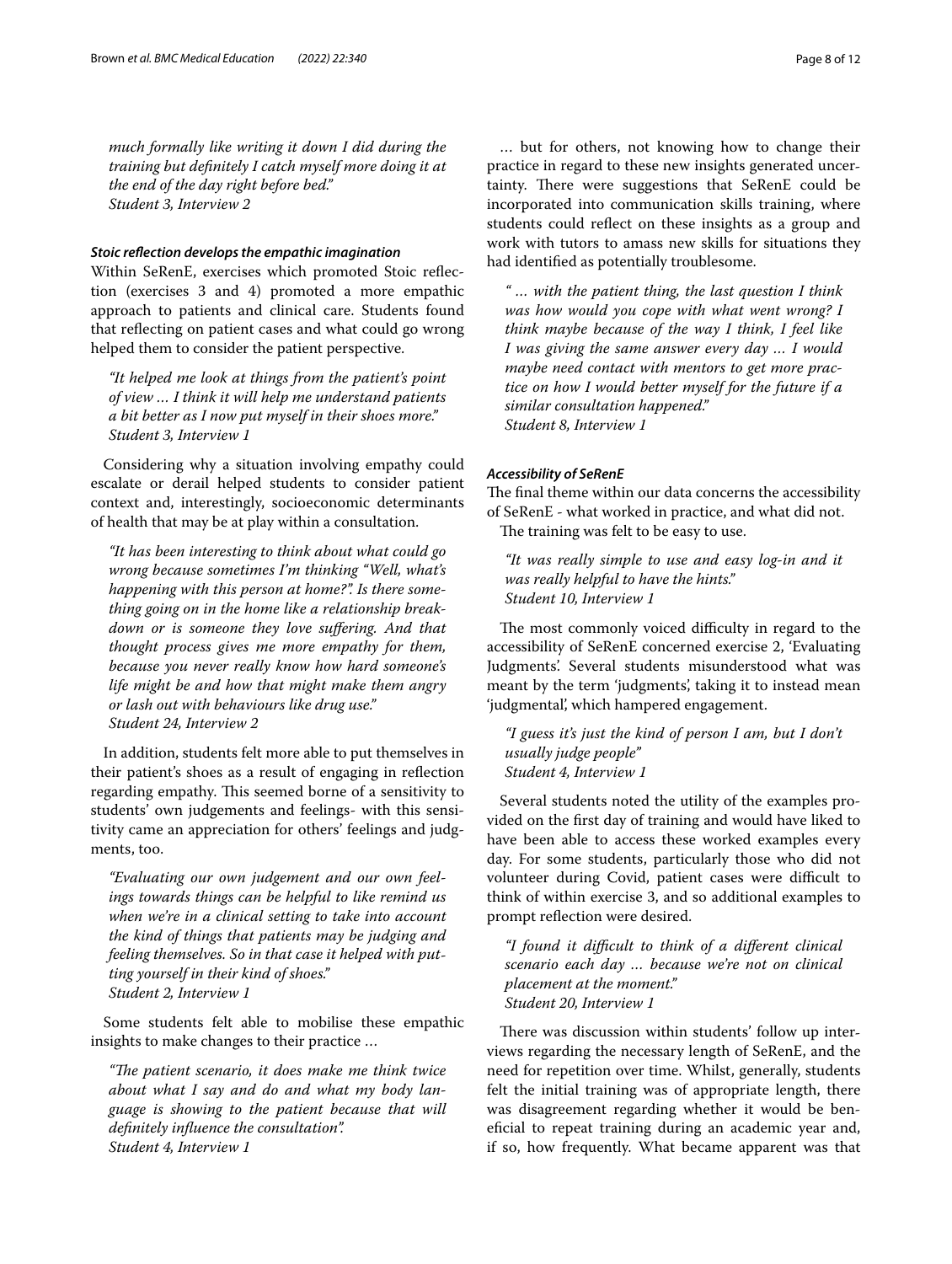student preferences difered, and a fexible approach following initial training, where students can reengage at their own leisure, may serve the needs of more students than a mandated approach. Though the training platform was well received, having to access SeRenE through a web browser was off-putting for some. Student preference seemed to be for an app that could be accessed on-the-go.

*"I really loved how it was spread out over 2 weeks because it actually meant you had a lot of time to process it and then you could think from one day onto the next." Student 6, Interview 1*

#### **Discussion**

We investigated the impact of a training package (SeRenE) based on Stoic philosophy on medical student empathy and resilience. Both quantitatively and qualitatively, there is evidence SeRenE was efective in supporting the development of empathy and resilience, and areas of the training that would beneft from further development.

Quantitatively, the results from self-report measures are mixed. Self-report scores all signifcantly increased post-training, consistent with previous literature [\[18](#page-11-2)]. The correlational analyses indicate a positive relationship between the change in resilience and the change in empathy. This may support previous literature suggesting that improving resilience is a viable mechanism for protecting against empathic erosion [[15\]](#page-10-13). However, the lack of a signifcant relationship between Stoic ideation, resilience and empathy raises concerns. Previous research investigating Stoic training has found signifcant positive quantitative effects of Stoicism on self-efficacy  $[18]$  $[18]$ , a factor related to empathy and resilience in healthcare [[51](#page-11-35)] and other professions [[52](#page-11-36)]- opening an avenue for future study.

Qualitatively, there is more robust evidence that SeRenE positively infuenced student empathy and resilience. The exercises within SeRenE that promoted negative visualisation (exercises 1 and 4), were received particularly positively by students. Students felt engaging in negative visualisation promoted emotional and practical preparedness that bolstered personal resilience. Thinking forwards and preparing for what could go wrong engaged students in planning and fostered a sense of self-control and self-efficacy, core domains of personal resilience  $[10-12]$  $[10-12]$  $[10-12]$ . In particular, self-efficacy, which Bandura defnes as 'self-belief about how well one can execute courses of action required to deal with prospective situations' [\[19](#page-11-3)] seemed to increase as a result of engagement in training, suggesting that negative visualisation prepares students for future situations. This supports previous Stoic training research, which suggests that wellbeing increases following engagement through the mechanism of self-efficacy  $[18]$  $[18]$ . Given that higher levels of self-efficacy are associated not only with personal resilience, but also with academic success [[53](#page-11-37)] and motivation [\[54\]](#page-11-38), this is an important novel fnding in the context of medical education. Further, other types of psychological training currently employed within medical education do less to encourage self-efficacy and planning. Mindfulness, for example, focuses attention on the present moment and so, although of evidenced use [\[17](#page-11-1)], does less to nurture the domains of personal resilience encouraged by Stoic training. Given the importance of self-efficacy to wellbeing, interventions which encourage development of this skill are also of value.

In addition to the benefts associated with the practice of negative visualisation within SeRenE, this study's qualitative results indicate the ability of the training to forefront considerations of empathy amongst students. There has long been a concern within medical education that doctors are encouraged to manifest and practice 'detached concern'– a type of empathy where clinicians distance themselves from patients so that, although they may be saying empathic things, they do not truly *feel* empathy for that person and are empathizing on a purely cognitive level [[55\]](#page-11-39). Contemporary defnitions of clinical empathy within medical education acknowledge that empathy involves cognitive, afective and behavioural components [[5\]](#page-10-4)– it cannot be cognitive alone, as such empathy can feel 'fake' or forced [[56\]](#page-11-40), and lead to the distressing phenomenon of 'empathic dissonance', where pressure is felt to deliver empathy cognitively, when none is felt afectively [\[57](#page-11-41)]. Stoicism has a bad reputation in many circles in regard to empathy- indeed, there are interpretations which maintain that there is no role for empathy in a Stoic [[58\]](#page-11-42). Thankfully, other interpretations exist which acknowledge the importance of empathy in promoting citizenship and normalise the experience of emotions  $[34]$  $[34]$ . This research suggests that, through the practice of negative visualisation and daily refection, students *can* develop their empathic imaginations, more readily feeling able to put themselves in their patients' shoes. What we witnessed was not the promotion of detached concern but, instead, recognition of one's emotional state and work to make those feelings manageable, rather than suppressing them. In this way, SeRenE promotes empathy both through offering the time and space to consider patients' complex lived experiences, but also through fostering a sort of empathic bravery – a willingness and eagerness to engage in empathy with patients, given students felt more prepared for a variety of outcomes resulting from them ofering afective empathy to patients. There were some ways, however, in which this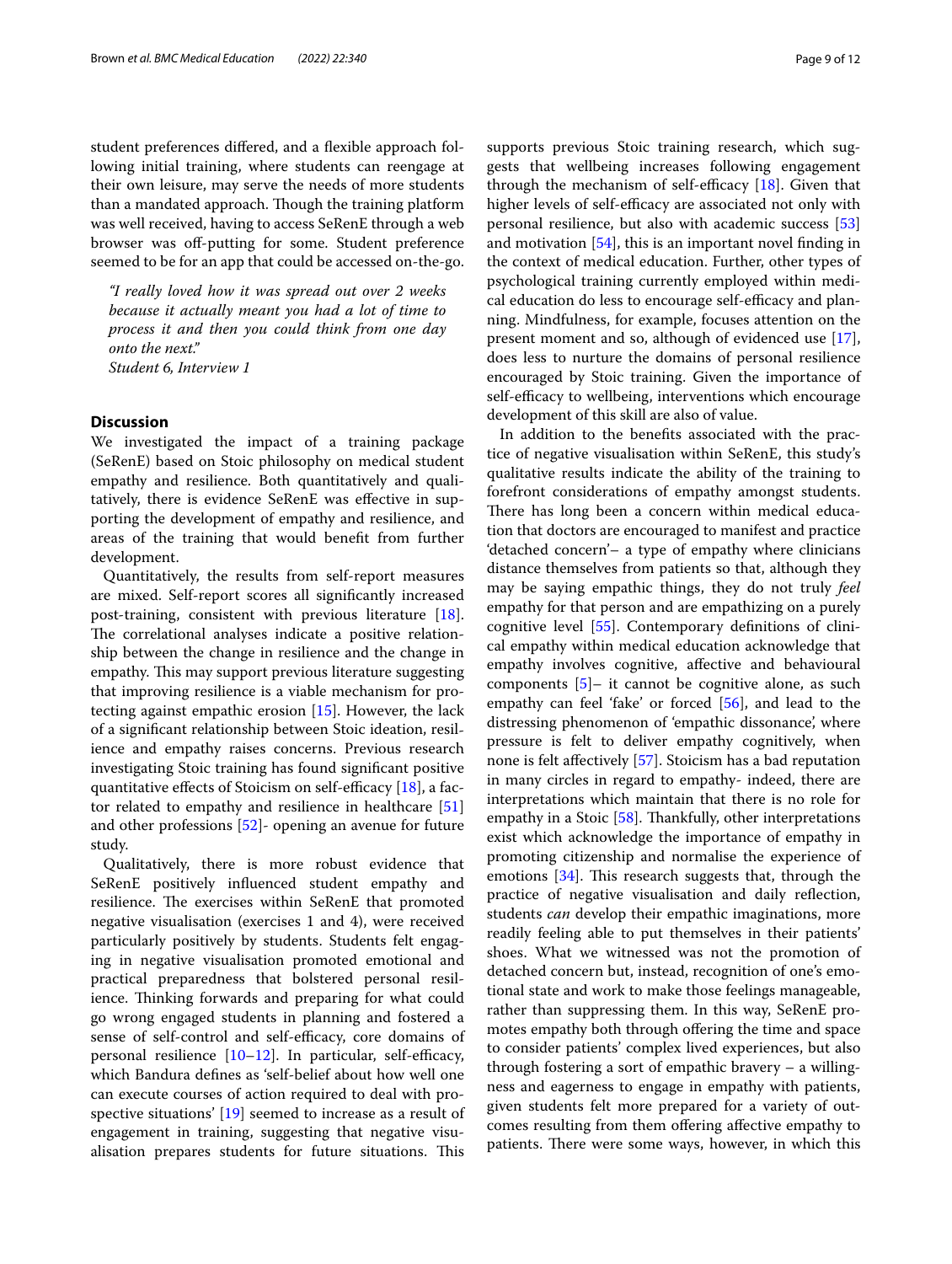beneft could have been developed further. Some students found it difficult to think of solutions to prospective empathy situations they had little-to-no experience of. Whilst we are likely all able to think of alternative plans for aspects of our personal life (such as what we would do if our plan to go to the gym was derailed), it seemed harder for medical students with limited clinical exposure to consider alternative plans for if things went wrong in regard to empathising with patients. There is scope to integrate SeRenE alongside established communication or clinical skills modules within curricula. Such integration would offer both a private space to reflect on practice and a public forum to seek advice as to possible solutions.

It is important to consider other ways in which SeRenE could evolve to better serve the needs of students. The recommendations made by students, and those we have generated from our analysis, are summarised in Table [5.](#page-9-0)

#### **Limitations**

There are three clear quantitative limitations within this study: a small sample size, as confrmed by the low power achieved; uncertainty regarding scale utility; and the risk of self-selection bias. A low sample size is a common problem in psychology experiments, which can cast doubt on the efects identifed [\[55](#page-11-39)]. To confdently detect efects in this type of correlational analysis, the study should be completed by a minimum of 31 participants, according to a G\*Power analysis [\[50\]](#page-11-34). Unfortunately, recruitment of this number of participants was

<span id="page-9-0"></span>**Table 5** Recommendations for future iterations of SeRenE

| Issue                                                                                                                                                                                                                                                                                                                   | Recommendation                                                                                                                                                                                                                                                                                                                                                                                                                                   |
|-------------------------------------------------------------------------------------------------------------------------------------------------------------------------------------------------------------------------------------------------------------------------------------------------------------------------|--------------------------------------------------------------------------------------------------------------------------------------------------------------------------------------------------------------------------------------------------------------------------------------------------------------------------------------------------------------------------------------------------------------------------------------------------|
| The term 'judgments' within exercise 2 was confusing for some students.<br>This led to misinterpretation of what this exercise was asking for amongst<br>some, and lessened the potential impact of this exercise, which was<br>intended to promote Stoic mindfulness regarding what can, and cannot,<br>be controlled. | Reconsider use of the term 'judgments'. Although this is a technical term<br>associated with Stoic Philosophy, it was widely misunderstood. We suggest<br>that the alternative term 'interpretations' is trialled to encourage students to<br>consider the negative or positive labels they assign to emotions or experi-<br>ences. Be open to re-evaluating the effectiveness of this exercise following<br>modifications to the language used. |
| Some students found it difficult to consider possible solutions to the<br>practice of negative visualisation in regard to empathy, given limited<br>clinical exposure.                                                                                                                                                  | Integrate SeRenE alongside established communication skills/clinical<br>skills modules within health professions training or ensure delivery of an<br>appropriate in-person follow up, where students have a chance to discuss<br>possible solutions with peers and senior clinicians. This may also increase<br>engagement.                                                                                                                     |
| It could be difficult to remember exactly how to complete each exercise<br>each day, as the worked examples were only visible on day 1 of the train-<br>ing.                                                                                                                                                            | Provide access to the worked examples on each day of training.                                                                                                                                                                                                                                                                                                                                                                                   |
| For students who were shielding, or did not volunteer clinically, a lack<br>of patient contact made considering patient cases to reflect on more<br>difficult.                                                                                                                                                          | This training is most appropriate for students experiencing regular patient<br>contact. If it is used in situations where patient contact is limited in the<br>future, a bank of clinical examples should be offered for students to reflect<br>on.                                                                                                                                                                                              |
| There was no consensus regarding whether training should repeat within<br>an academic year, and how frequently this should be done.                                                                                                                                                                                     | A flexible approach following initial training may be most suitable, where<br>students can, and are encouraged to, re-engage at their own leisure.                                                                                                                                                                                                                                                                                               |
| Having to access training through a web browser was off-putting for<br>some.                                                                                                                                                                                                                                            | An app could be developed to host SeRenE, which would increase the<br>accessibility of, and possibly the engagement, with such training in future.                                                                                                                                                                                                                                                                                               |

not possible. This should be considered when interpreting results.

Additionally, there is uncertainty regarding the utility of some of the scales used – all scales rely on self-reports, which is potentially questionable  $[59, 60]$  $[59, 60]$  $[59, 60]$ . Though our conceptualisation of empathy includes cognitive, afective, and behavioural domains, Hojat's conceptualisation of empathy within the JSE is largely cognitive [\[61](#page-11-45)]. Whilst SABS measures Stoic ideation across many domains, our training focused only on three Stoic practices, meaning that SABS, whilst the best-reputed scale in regard to Stoic practice, was not completely suited to measuring SeRenE's impact.

Self-selection bias is a common risk in research utilising voluntary, purposive sampling strategies. Those interested in this work must consider that the students who volunteered to participate in this research may have already been interested in Stoicism, empathy, or resilience, which could skew results and increase the perceived positive impact of SeRenE. Future research considering the impact of a mandatory SeRenE training package would add depth to our early positive fndings.

In more general terms, the educational impact of Covid-19 is somewhat limiting in terms of reduced student-patient interactions during the study. As outlined within the discussion, SeRenE is most appropriate for students regularly interacting with patients. The results of this study may be under-emphasized, given reduced levels of patient contact during Covid-19. Further, the impact of Covid-19 on student empathy and resilience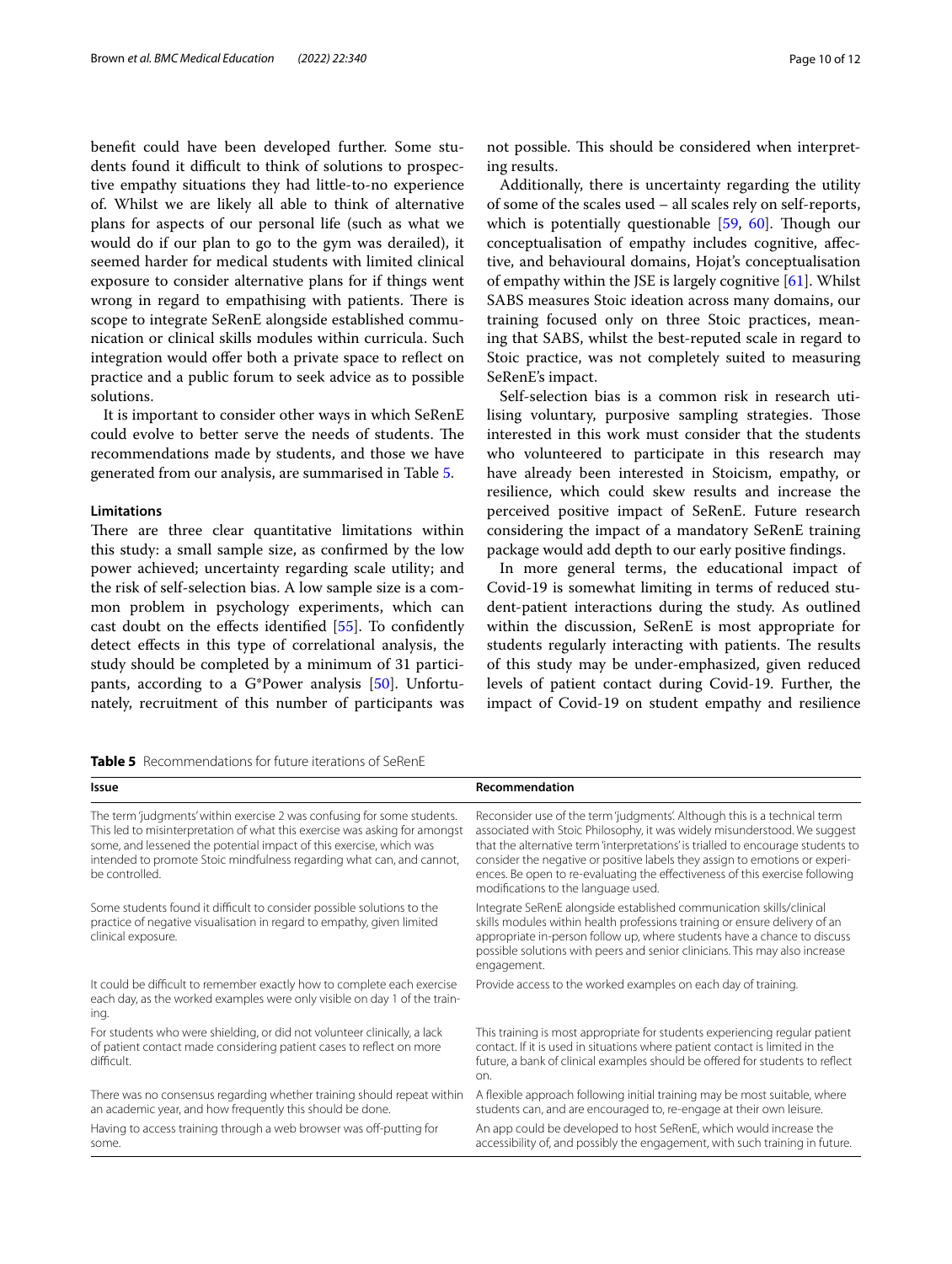## **Conclusion**

In conclusion, our data lend support to the ability of psychological training based on Stoic philosophy to positively infuence student perceptions and experiences of resilience and empathy. Although quantitatively, results were mixed, the quantitative arm was underpowered, and this data must be interpreted alongside the rich context ofered qualitatively. In sum, we have identifed that the practice of negative visualisation, promoted by SeRenE, encourages student self-efficacy and planning, domains of personal resilience that are associated with academic success and motivation. Further, this study makes apparent the connection between Stoic practice and empathy for patients, which manifests through development of the empathic imagination and a sense of empathic bravery garnered by increasing levels of self-efficacy. These are important novel fndings, as they emphasize the need for further large-scale research concerning the role of Stoic training in promoting self-efficacy. Qualitatively, longitudinal investigation of the impact of SeRenE with diferent stages and types of health trainees holds merit and would cast further light on the mechanism and impact of Stoic training within healthcare.

#### **Abbreviations**

SMRT: Stoic Mindfulness and Resilience Training; CBT: Cognitive Behavioural Therapy; HYMS: Hull York Medical School; SeRenE: Stoic rEfection for ResiliENce and Empathy; SABS: Stoic Attitudes and Behaviours Scale 5.0; BRS: Brief Resilience Scale; JSE: Jeferson Scale of Empathy; MB: Megan Brown; AM: Alexander McLellan; WL: William Laughey; GF: Gabrielle Finn; TL: Tim LeBon; UO: Usmaan Omer; GH: Ghita Himmi.

#### **Supplementary Information**

The online version contains supplementary material available at [https://doi.](https://doi.org/10.1186/s12909-022-03391-x) [org/10.1186/s12909-022-03391-x.](https://doi.org/10.1186/s12909-022-03391-x)

#### <span id="page-10-15"></span><span id="page-10-14"></span>**Additional fle 1.**

**Additional fle 2.**

#### **Acknowledgments**

None.

#### **Authors' contributions**

MB, GF, TL and AM conceptualised the idea for the research. MB and WL were responsible for data collection. AM and TL were responsible for quantitative data analysis and MB, WL, UO, GH and GF were responsible for qualitative analysis. MB prepared the frst draft of the paper. All authors were responsible for revising the paper, and all approved the paper prior to submission.

#### **Funding**

This research was funded by an ASME Small Grant Award, awarded in 2020.

#### **Availability of data and materials**

Consent was not sought from participants to share data beyond the listed research team, and so data is not publicly available. Please contact the corresponding author of this article if you would like to request data.

#### **Declarations**

#### **Ethics approval and consent to participate**

Ethical approval for this study was obtained from Hull York Medical School ethics committee (approval number: 20 04). Written informed consent was obtained prior to student participation. All methods were performed in accordance with the committee's relevant guidelines and regulations.

#### **Consent for publication**

Not applicable.

#### **Competing interests**

None.

#### **Author details**

<sup>1</sup> Health Professions Education Unit, Hull York Medical School, University of York, York, UK. <sup>2</sup> Department of Psychology, University of Bath, Bath, UK.<br><sup>3</sup> Psychotheranist London, UK. <sup>4</sup> School of Medical Sciences, Faculty of Biol Psychotherapist, London, UK. <sup>4</sup>School of Medical Sciences, Faculty of Biology, Medicine and Health, The University of Manchester, Manchester, UK.

Received: 4 June 2021 Accepted: 21 April 2022 Published online: 03 May 2022

#### **References**

- <span id="page-10-0"></span>1. IsHak W, Nikravesh R, Lederer S, Perry R, Ogunyemi D, Bernstein C. Burnout in medical students: a systematic review. Clin Teach. 2013;10(4):242–5.
- <span id="page-10-1"></span>2. Dyrbye LN, Power DV, Massie FS, Eacker A, Harper W, Thomas MR, et al. Factors associated with resilience to and recovery from burnout: a prospective, multi-institutional study of US medical students. Med Educ. 2010;44(10):1016–26.
- <span id="page-10-2"></span>3. Winter R, Issa E, Roberts N, Norman R, Howick J. Assessing the efect of empathy-enhancing interventions in health education and training: a systematic review of randomised controlled trials. BMJ Open. 2020;10(9):e036471.
- <span id="page-10-3"></span>4. Ripullone K, Womersley K. Is resilience a trainable skill? BMJ. 2019;365:I2162.
- <span id="page-10-4"></span>5. Laughey W, Brown M, Dueñas A, Archer R, Whitwell M, Liu A, et al. How medical school alters empathy: student love and break up letters to empathy for patients. Med Educ. 2021;55:394–403.
- <span id="page-10-5"></span>6. Eby D. Empathy in general practice: its meaning for patients and doctors. BJGP. 2018;68(674):412–3.
- <span id="page-10-6"></span>7. Halpern J. What is clinical empathy? J Gen Intern Med. 2003;18(8):670–4.
- <span id="page-10-7"></span>8. Ponnamperuma G, Yeo S, Samarasekera D. Is empathy change in medical school geo-socioculturally infuenced? Med Educ. 2019;53(7):655.
- <span id="page-10-8"></span>9. Card AJ. Physician burnout: resilience training is only part of the solution. Ann Fam Med. 2018;16(3):267–70.
- <span id="page-10-9"></span>10. Passi V. Developing resilience throughout the continuum of medical education. Perspect Med Educ. 2014;3(5):329–31.
- 11. Howe A, Smajdor A, Stöckl A. Towards an understanding of resilience and its relevance to medical training. Med Educ. 2012;46(4):349–56.
- <span id="page-10-10"></span>12. Atkinson P, Martin C, Rankin J. Resilience revisited. J Psychiatr Ment Health Nurs. 2009;16:137–45.
- <span id="page-10-11"></span>13. Sales B, Macdonald A, Scallan S, Crane S. How can educators support general practice (GP) trainees to develop resilience to prevent burnout? Educ Prim Care. 2016;27(6):487–93.
- <span id="page-10-12"></span>14. McCain R, McKinley N, Dempster M, Campbell W, Kirk S. A study of the relationship between resilience, burnout and coping strategies in doctors. Postgrad Med J. 2018;94(1107):43–7.
- <span id="page-10-13"></span>15. Shapiro J. The paradox of teaching empathy in medical education. In: Decety J, editor. Empathy: from bench to bedside. Cambridge MA: MIT press; 2002.